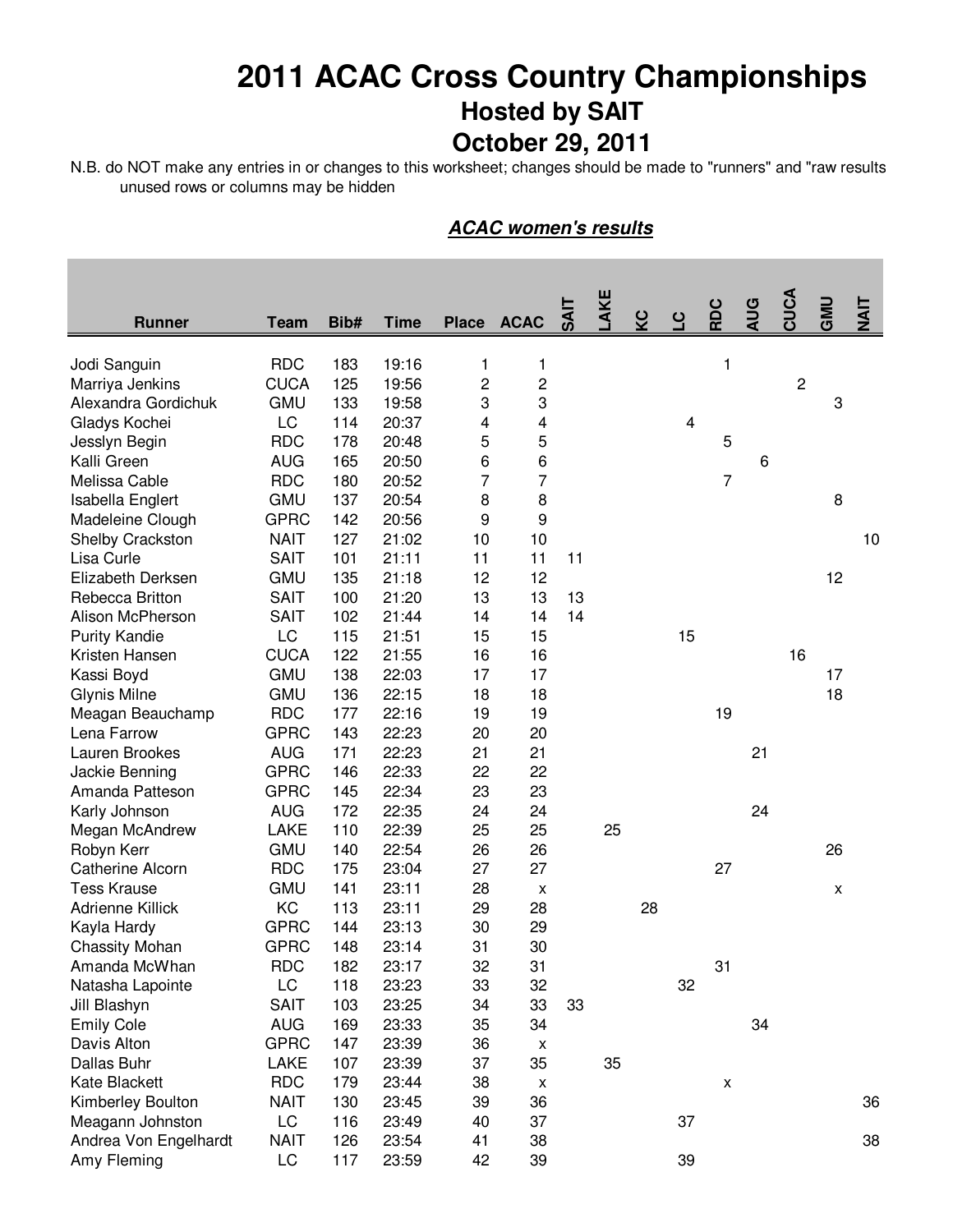| Maja Zimmermann          | <b>AUG</b>  | 173 | 24:02 | 43 | 40                        |    |    |    |    |                    | 40                 |    |   |    |
|--------------------------|-------------|-----|-------|----|---------------------------|----|----|----|----|--------------------|--------------------|----|---|----|
| Jennifer Paterson        | <b>AUG</b>  | 168 | 24:09 | 44 | 41                        |    |    |    |    |                    | 41                 |    |   |    |
| Nyepieth James           | LC          | 119 | 24:15 | 45 | 42                        |    |    |    | 42 |                    |                    |    |   |    |
| <b>Emma Norris</b>       | <b>AUG</b>  | 166 | 24:16 | 46 | $\pmb{\mathsf{X}}$        |    |    |    |    |                    | $\pmb{\mathsf{X}}$ |    |   |    |
| Lissette Aguillon        | <b>SAIT</b> | 105 | 24:21 | 47 | 43                        | 43 |    |    |    |                    |                    |    |   |    |
| Barbara Jackson          | <b>CUCA</b> | 123 | 24:26 | 48 | 44                        |    |    |    |    |                    |                    | 44 |   |    |
| Hannah Roberts           | OC          | 158 | 24:27 | 49 | 45                        |    |    |    |    |                    |                    |    |   |    |
| <b>Alexis Clarke</b>     | <b>GMU</b>  | 134 | 24:35 | 50 | $\pmb{\mathsf{X}}$        |    |    |    |    |                    |                    |    | Χ |    |
| Ilona Gyapay             | <b>AUG</b>  | 170 | 24:37 | 51 | $\pmb{\mathsf{X}}$        |    |    |    |    |                    | X                  |    |   |    |
| Chennae Lapatak          | <b>NAIT</b> | 129 | 24:42 | 52 | 46                        |    |    |    |    |                    |                    |    |   | 46 |
| Mari McLachlan           | <b>AUG</b>  | 174 | 24:43 | 53 | $\pmb{\times}$            |    |    |    |    |                    | X                  |    |   |    |
| Kayla Anderson           | <b>RDC</b>  | 176 | 24:50 | 54 | $\pmb{\times}$            |    |    |    |    | X                  |                    |    |   |    |
| Deborah Powell           | <b>SAIT</b> | 104 | 25:00 | 55 | 47                        | 47 |    |    |    |                    |                    |    |   |    |
| <b>Carina Ness</b>       | <b>GPRC</b> | 150 | 25:03 | 56 | $\pmb{\mathsf{X}}$        |    |    |    |    |                    |                    |    |   |    |
| Erin Corcoran            | <b>GPRC</b> | 152 | 25:22 | 57 | $\pmb{\mathsf{X}}$        |    |    |    |    |                    |                    |    |   |    |
| Mackenzie Srochenski-Fyf | OC          | 160 | 25:29 | 58 | 48                        |    |    |    |    |                    |                    |    |   |    |
| Shaunacee McKay          | OC          | 164 | 25:29 | 59 | 49                        |    |    |    |    |                    |                    |    |   |    |
| Laura Friesen            | <b>RDC</b>  | 181 | 25:31 | 60 | $\pmb{\mathsf{X}}$        |    |    |    |    | $\pmb{\mathsf{X}}$ |                    |    |   |    |
| Kimberley McKinnon       | <b>NAIT</b> | 131 | 25:41 | 61 | 50                        |    |    |    |    |                    |                    |    |   | 50 |
| <b>Lilit Houlder</b>     | <b>NAIT</b> | 128 | 25:47 | 62 | 51                        |    |    |    |    |                    |                    |    |   | 51 |
| Vanessa Besharah         | <b>GPRC</b> | 149 | 25:48 | 63 | $\pmb{\times}$            |    |    |    |    |                    |                    |    |   |    |
| Calla Scott              | <b>GPRC</b> | 151 | 26:03 | 64 | X                         |    |    |    |    |                    |                    |    |   |    |
| <b>Bonnie McNary</b>     | LAKE        | 111 | 26:04 | 65 | 52                        |    | 52 |    |    |                    |                    |    |   |    |
| Rossalyn Telfer          | <b>SAIT</b> | 106 | 26:06 | 66 | $\pmb{\mathsf{X}}$        | X  |    |    |    |                    |                    |    |   |    |
| Kaitlin Jarvis           | <b>CUCA</b> | 124 | 26:07 | 67 | 53                        |    |    |    |    |                    |                    | 53 |   |    |
| <b>Courtney Grosh</b>    | LAKE        | 108 | 26:09 | 68 | 54                        |    | 54 |    |    |                    |                    |    |   |    |
| Jenna Backer             | <b>GPRC</b> | 156 | 26:20 | 69 | X                         |    |    |    |    |                    |                    |    |   |    |
| Linnea Saltel            | <b>GPRC</b> | 153 | 26:21 | 70 | $\pmb{\mathsf{X}}$        |    |    |    |    |                    |                    |    |   |    |
| Amanda Matier            | <b>GPRC</b> | 154 | 26:46 | 71 | $\pmb{\mathsf{X}}$        |    |    |    |    |                    |                    |    |   |    |
| Carly Pura               | <b>AUG</b>  | 167 | 26:46 | 72 | $\pmb{\times}$            |    |    |    |    |                    | X                  |    |   |    |
| <b>Teal Knox</b>         | OC          | 159 | 27:34 | 73 | 55                        |    |    |    |    |                    |                    |    |   |    |
| Michelle Zielinski       | LAKE        | 109 | 27:39 | 74 | 56                        |    | 56 |    |    |                    |                    |    |   |    |
| Hannah Tighe             | <b>GPRC</b> | 155 | 28:46 | 75 | X                         |    |    |    |    |                    |                    |    |   |    |
| Natalie Tryon            | KC          | 112 | 29:12 | 76 | 57                        |    |    | 57 |    |                    |                    |    |   |    |
| <b>Tanille Cameron</b>   | OC          | 163 | 29:13 | 77 | 58                        |    |    |    |    |                    |                    |    |   |    |
| <b>Tina Lockhart</b>     | OC          | 161 | 29:36 | 78 | 59                        |    |    |    |    |                    |                    |    |   |    |
| Zorica Djordjevic        | OC          | 162 | 29:38 | 79 | $\pmb{\mathsf{X}}$        |    |    |    |    |                    |                    |    |   |    |
| Janis Brunke             | <b>NAIT</b> | 132 | 29:57 | 80 | $\pmb{\mathsf{x}}$        |    |    |    |    |                    |                    |    |   | X  |
| Karly Upshall            | <b>GPRC</b> | 157 | 35:05 | 81 | $\boldsymbol{\mathsf{x}}$ |    |    |    |    |                    |                    |    |   |    |

For more than 200 runners, unprotect worksheet, insert additional rows above this row, copy previous last row above t paste copied row into inserted rows, protect worksheet

|                                                               |    |          | <b>SAIT</b> | ¥           | ပ္စ    |         | Ř       | <b>AUG</b> | <b>CDC</b> | <b>UMD</b> | $\bar{z}$ |
|---------------------------------------------------------------|----|----------|-------------|-------------|--------|---------|---------|------------|------------|------------|-----------|
| total best 3 women+best 3 men<br>rank on best 3 women and men |    |          | 4           | 83 216<br>8 |        | 65<br>2 |         | 76<br>3    | 156<br>6   | 40         | 168       |
| total best 3 runners<br>rank on best 3 runners                |    |          | 38<br>3     | -112<br>9   |        | 51<br>4 | 13<br>1 | 51<br>4    | 62<br>7    | 23<br>2    | 84<br>8   |
| total best 4 runners<br>rank on best 4 runners                |    |          | 71<br>3     | 166<br>9    |        | 88<br>6 | 32<br>1 | 85<br>5    | 115<br>7   | 40<br>2    | 130<br>8  |
| # of runners scoring<br># of exhibition runners               | 81 | 59<br>22 | 6           | 5<br>0      | 2<br>0 | 6<br>0  | 6<br>3  | 6<br>4     | 4<br>0     | 6<br>2     | 6<br>1    |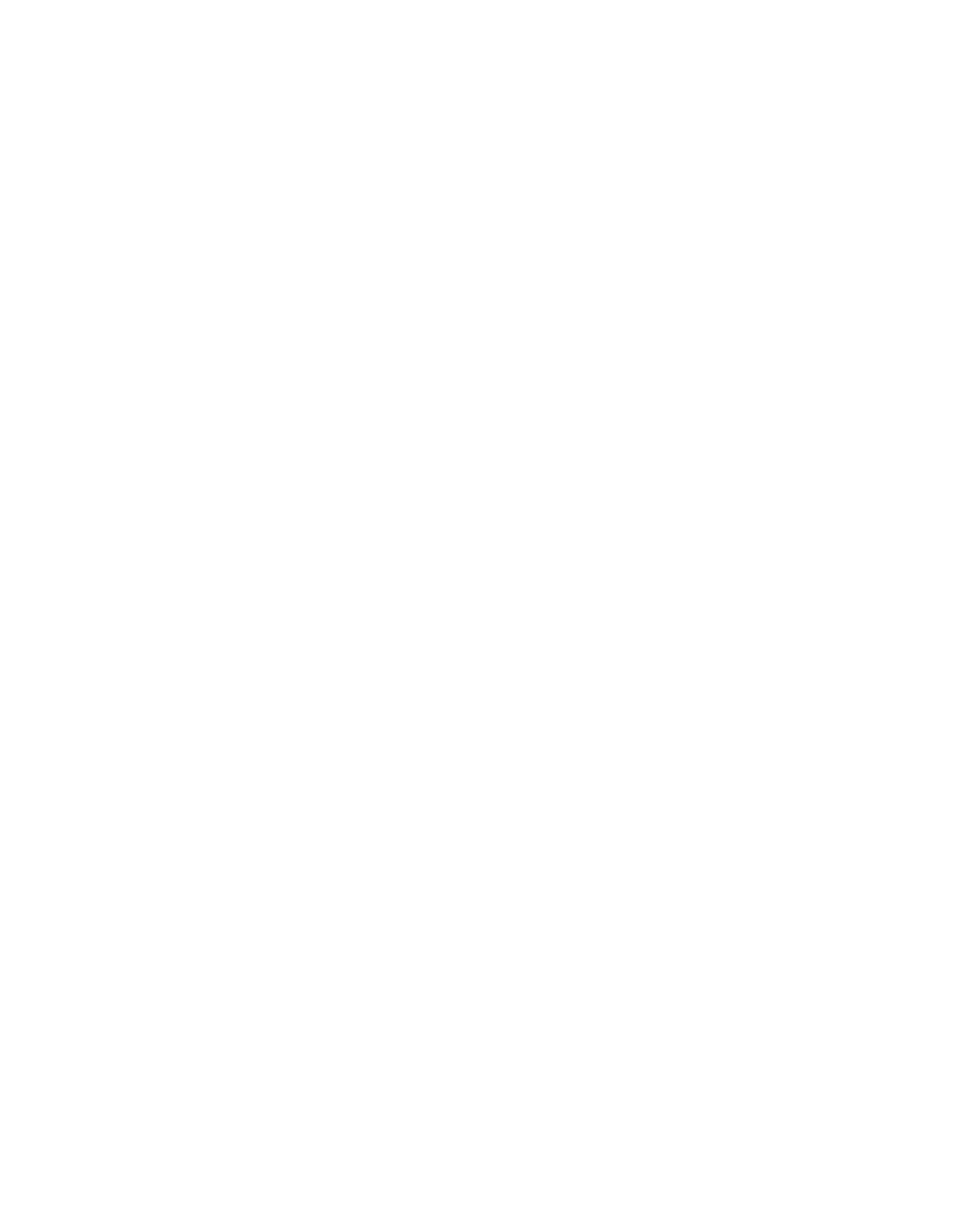## s" sheets only;

|          | ပ္ပ | Pace/km                                                                                                                                               |
|----------|-----|-------------------------------------------------------------------------------------------------------------------------------------------------------|
| 9        |     | 03:51<br>03:59<br>04:00<br>04:07<br>04:10<br>04:10<br>04:10<br>04:11<br>04:11<br>04:12<br>04:14<br>04:16<br>04:16<br>04:21<br>04:22<br>04:23<br>04:25 |
| 20       |     | 04:27<br>04:27<br>04:29                                                                                                                               |
| 22<br>23 |     | 04:29<br>04:31<br>04:31<br>04:31<br>04:32<br>04:35<br>04:37<br>04:38                                                                                  |
| 29<br>30 |     | 04:38<br>04:39<br>04:39<br>04:39<br>04:41<br>04:41<br>04:43                                                                                           |
| x        |     | 04:44<br>04:44<br>04:45<br>04:45<br>04:46<br>04:47<br>04:48                                                                                           |